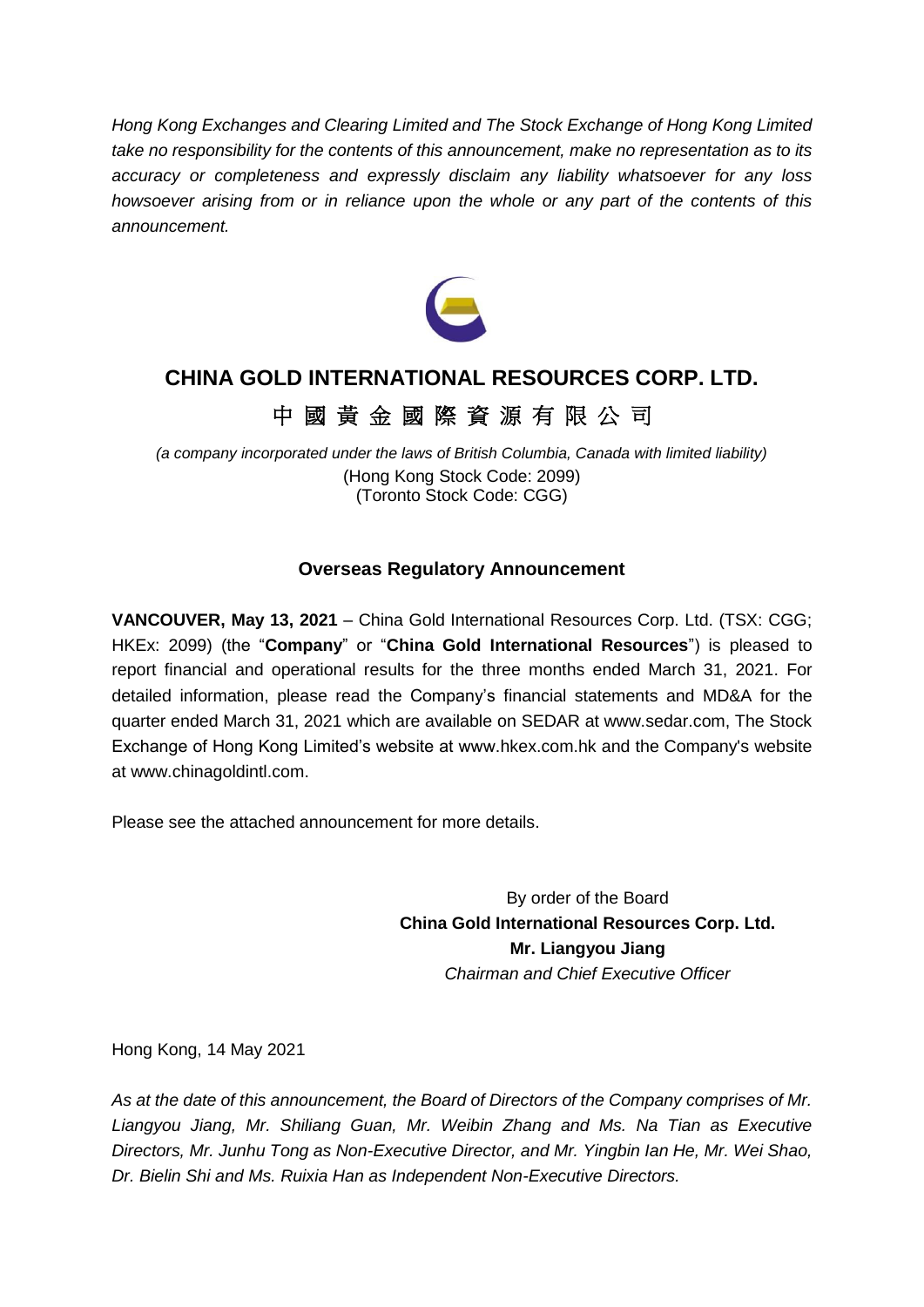# **China Gold International Resources Corp. Ltd.**

### **China Gold International Resources Reports 2021 First Quarter Results**

VANCOUVER, May 13, 2021 – China Gold International Resources Corp. Ltd. (TSX: CGG; HKEx: 2099) (the "**Company**" or "**China Gold International Resources**") is pleased to report financial and operational results for the three months ended March 31, 2021 ("**Q1**", "**first quarter**" or "**first quarter of 2021**"). This news release should be read in conjunction with the Company's Financial Statements, Notes to the Financial Statements and Management's Discussion and Analysis ("**MD&A**").

For detailed information, please read the Company's financial statements and MD&A for the quarter ended March 31, 2021 which are available on SEDAR at www.sedar.com, The Stock Exchange of Hong Kong Limited's website at www.hkex.com.hk, the Company's website at www.chinagoldintl.com, or call the Company at +1-604-609-0598 and email to info@chinagoldintl.com.

#### *2021 FIRST QUARTER FINANCIAL HIGHLIGHTS*

- Revenue increased by 83% to US\$272.1 million from US\$148.6 million for the same period in 2020.
- Mine operating earnings increased by 360% to US\$83.8 million from US\$18.2 million for the same period in 2020.
- Net income of US\$57.0 million, an increase of US\$65.7 million, from a net loss of US\$8.7 million for the same period in 2020.
- Cash flow from operation increased by 964% to US\$170.2 million from US\$16.0 million for the same period in 2020.

### *2021 FIRST QUARTER PRODUCTION AND OPERATION HIGHLIGHTS*

- Total gold production increased by 3% to 53,521 ounces from 51,829 ounces for the same period in 2020.
- Total copper production increased by 37% to 48.9 million pounds (22,191 tonnes) from 35.7 million pounds (16,185 tonnes) for the same period in 2020.
- Copper sales of Jiama Mine increased by 113% to US\$116.6 million from US\$54.7 million for the same period in 2020. Cash production cost of copper after by-products credits was US\$0.39 per pound.
- Gold sales of CSH Gold Mine increased by 2% to US\$56.7 million from US\$55.5 million for the same period in 2020. Cash production cost was US\$1,031 per ounce.
- Two geological exploration programs were conducted at CSH Gold Mine in 2020 to increase mineral resources and to upgrade categories. In the first quarter of 2021, the drilling was completed. A total of 7 drill holes with 4,654.35m were completed at the southwest zone, and a total of 26 drill holes with 17,167.50m, including one hydro-geological hole with 755.50m, were executed at the northeast zone.

\_\_\_\_\_\_\_\_\_\_\_\_\_\_\_\_\_\_\_\_\_\_\_\_\_\_\_\_\_\_\_\_\_\_\_\_\_\_\_\_\_\_\_\_\_\_\_\_\_\_\_\_\_\_\_\_\_\_\_\_\_\_\_\_\_\_